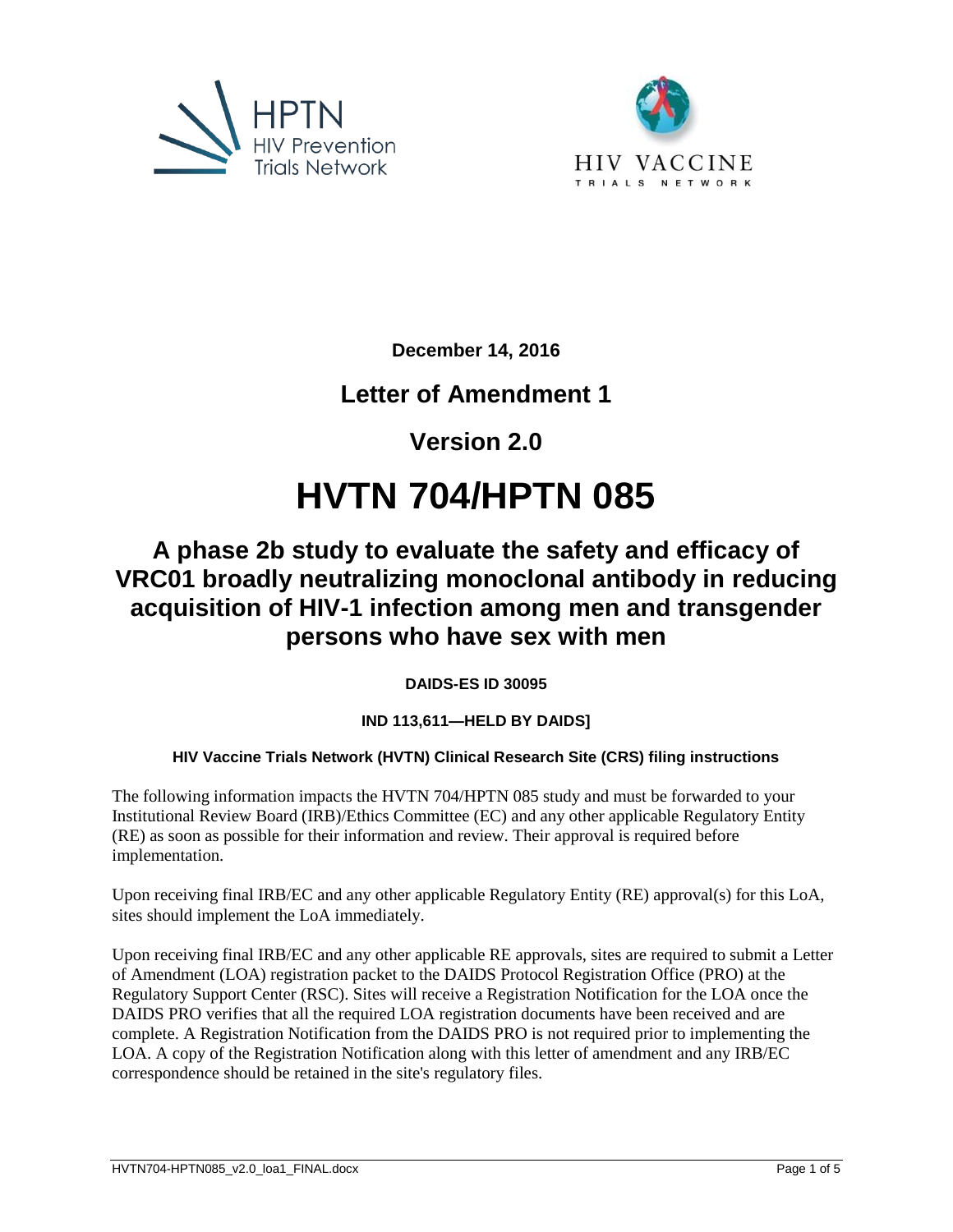For additional information on the registration process and specific documents required for LOA registration, refer to the current version of the DAIDS Protocol Registration Manual.

The following information may also affect the sample informed consent. Your IRB/EC will be responsible for determining the process of informing study participants of the contents of this letter of amendment.

#### **List of changes**

| Item 1 | Revised in Section 1, Overview and Section 4.9.1, Role of the Data Safety Monitoring |  |
|--------|--------------------------------------------------------------------------------------|--|
|        |                                                                                      |  |
|        |                                                                                      |  |

The changes described herein will be incorporated in the next version of Protocol HVTN 704/HPTN 085 if it undergoes full protocol amendment at a later time.

## <span id="page-1-0"></span>**Item 1 Revised in Section 1,** *Overview* **and Section 4.9.1,** *Role of the Data Safety Monitoring Board (DSMB)***: Interim safety assessments**

Cumulative safety data with multiple administrations of the VRC01 monoclonal antibody across several clinical trials has been reassuring to date. Given the close ongoing safety oversight provided by medical monitors and the Protocol Safety Review Team and regular evaluations of participant safety (blinded and unblinded) by the Data Safety Monitoring Board (see protocol sections 4.9.1.1 and 10), restricting enrollment prior to completion of the protocol-specified interim safety assessment has been deemed unnecessary and has been removed. An earlier review of interim safety data requested by the US FDA has been added.

#### **A Revised in Section 1,** *Overview*

Previous and revised texts for the note below Table 1-1 are shown below.

#### **Previous:**

An interim safety assessment will be performed through the Week 24 visit for the first 450 enrolled participants. This number may include participants enrolled in the run-in in sister study HVTN 703/HPTN 081. Infusions for those 450 participants will continue while the interim safety assessment is conducted. Following enrollment of the  $450<sup>th</sup>$  participant, enrollment can continue, subject to the following condition: No more than 25% of the total study population may be enrolled before the interim safety report is complete, reviewed by the DSMB, and submitted to the US FDA. Enrollment will then continue only if the safety record for the run-in subgroup is deemed satisfactory.

#### **Revised:**

Interim safety assessments will be performed for participants who reach the Week 16 visit by November 19, 2016 and also through the Week 24 visit for the first 450 enrolled participants. Infusions and enrollment will continue while these interim safety assessments are conducted. The interim safety reports will be submitted to the DSMB and to the US FDA.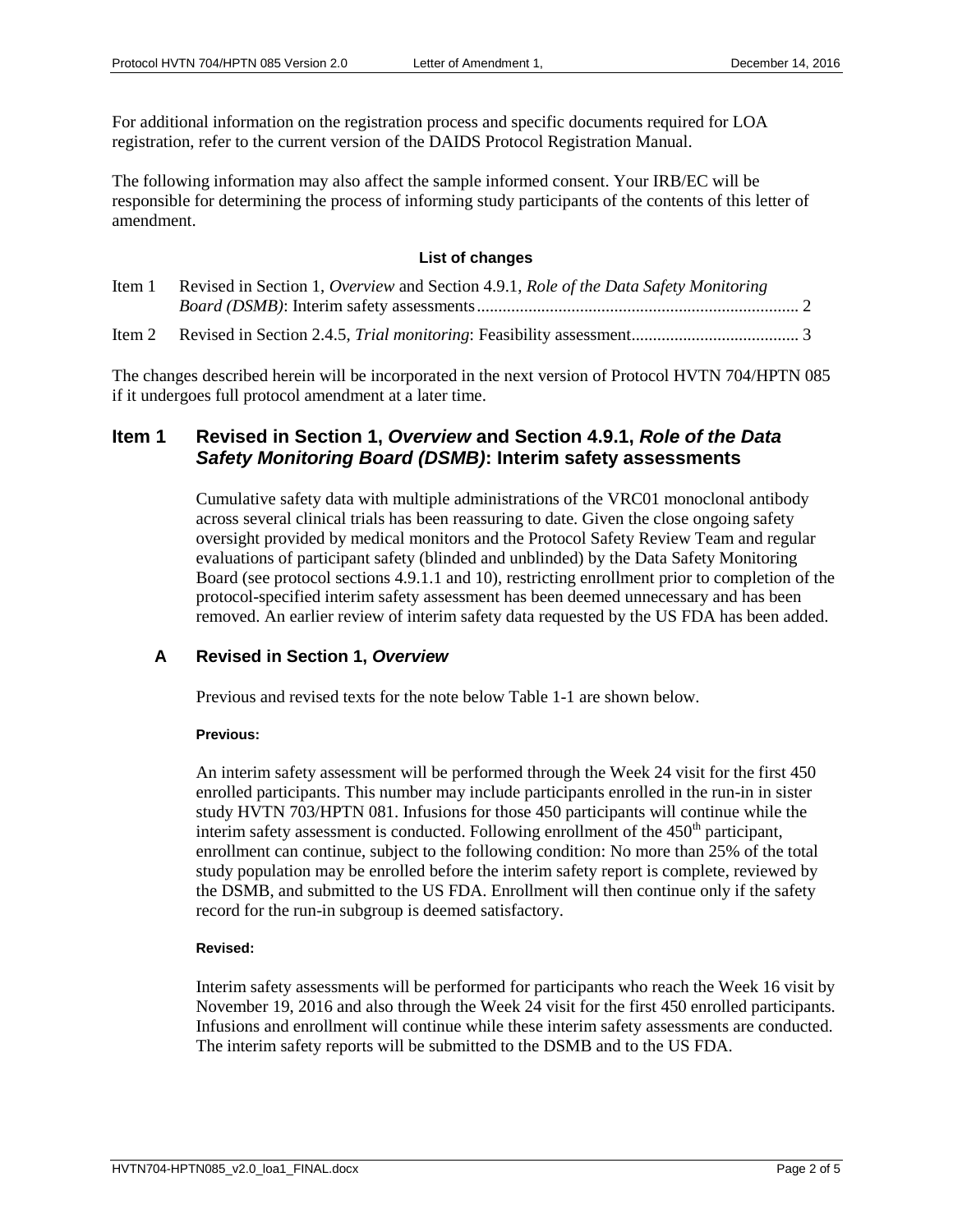### **B Removed in Section 4.9.1,** *Role of the Data Safety Monitoring Board (DSMB)*

The final paragraph in Section 4.9.1 regarding capping enrollment during interim safety assessment, has been removed, as indicated below.

#### **Deleted:**

Moreover, as described in Section 1, the safety run-in cohort includes up to 675 enrolled participants, with an enrollment pause, if necessary, after the  $675<sup>th</sup>$  enrolled participant. Once the  $450<sup>th</sup>$  enrolled participant (possibly including participants in the safety run-in in sister study HPTN 703/HPTN 081) reaches the Week 24 study visit, a comprehensive safety report is compiled and provided to the DSMB. If the safety data are deemed satisfactory, then enrollment would recommence (or continue).

## <span id="page-2-0"></span>**Item 2 Revised in Section 2.4.5,** *Trial monitoring***: Feasibility assessment**

Given ongoing monitoring of expected vs. actual study visit completion, participant retention, the number of missed infusions, and the number of participants for whom infusions have been permanently discontinued, and recent DSMB review of these numbers and recommendation that enrollment should continue, restriction on enrollment pending completion of the early feasibility assessment has been deemed unnecessary and has been removed (deleted text shown by strikethrough).

#### **Revised:**

As this is the first large-scale phase 2b study with IV administration of a biomedical intervention for prevention of sexual HIV-1 transmission, the trial design includes an early feasibility check. After approximately 120 participants have completed the Week 32 visit, a treatment-blinded analysis of infusion feasibility will be conducted and reported to the DSMB. Enrollment of the remaining study participants will be deemed feasible if  $\geq$  80% of those 120 participants remain engaged in the trial and have not declined further infusions. Enrollment will not be paused for this feasibility assessment, with the condition that no more than approximately 25% of the planned full study population will be enrolled prior to completion of the assessment.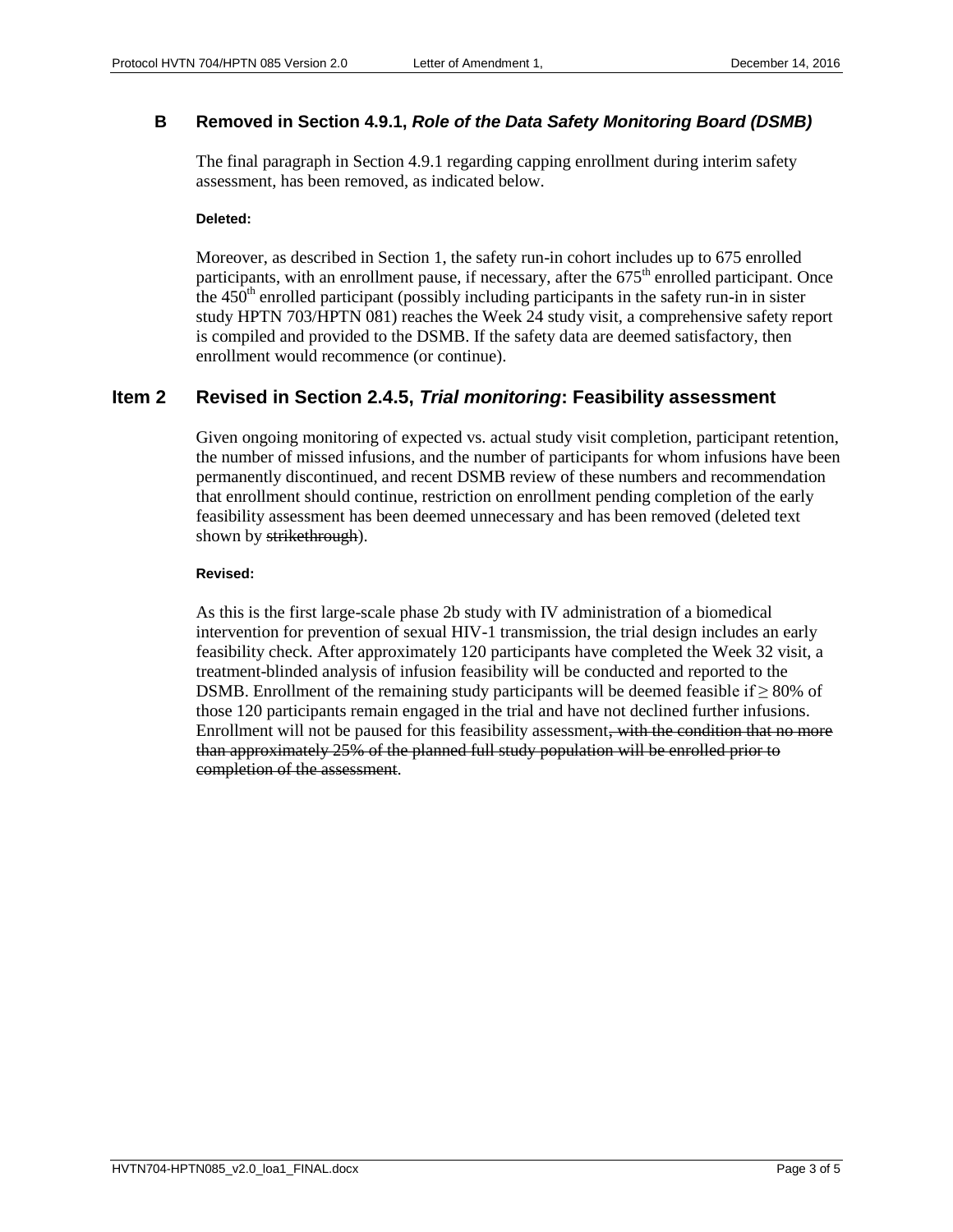#### **Protocol modification history**

Protocol modifications are made to HVTN protocols via clarification memos, letters of amendment, or full protocol amendments. HVTN protocols are modified and distributed according to the standard HVTN procedures as described in the HVTN Manual of Operations (MOP).

The version history of, and modifications to, Protocol HVTN 704/HPTN 085 are described below.

#### **Date: December 14, 2016**

*Protocol version: Version 2.0 Protocol modification: Letter of Amendment 1*

- Item 1 Revised in Section 1, *Overview* and Section 4.9.1, *Role of the Data Safety Monitoring Board (DSMB)*: Interim safety assessments
- Item 2 Revised in Section 2.4.5, *Trial monitoring*: Feasibility assessment

#### **Date: July 19, 2016**

*Protocol version: Version 2.0 Protocol modification: Full Protocol Amendment 1*

- Item 1 Corrected in Section 1, *Overview*: Estimated total study duration
- Item 2 Added: Switzerland as study location
- Item 3 Added in Section 1 and Appendices F through I: HIV diagnostic laboratories in Peru and Brazil
- Item 4 Updated in Section 1.1: *Protocol team* membership
- Item 5 Revised: PrEP monitoring
- Item 6 Removed in Section 2.9.3, *HVTN 104*: Incorrect systemic reactogenicity rate
- Item 7 Clarified in Sections 4.9.1 and 10.4.3: Data reporting to DSMB
- Item 8 Clarified in Section 4.9.1.1, *Sequential monitoring for potential harm, non-efficacy, and high efficacy*: Caption to Figure 4-6
- Item 9 Added in Section 5.1, *Inclusion criteria*: Reference to SSP for clarification of transgender eligibility
- Item 10 Clarified in Section 5.2, *Exclusion criteria*: PSRT may permit exceptions to Exclusion criterion #4
- Item 11 Clarified in Section 6, *Study product preparation and administration*: Administration volumes, bag covers, and expiration prompts
- Item 12 Removed in Section 7.2, *Pre-enrollment procedures*: Required recording of generic names for concomitant medications
- Item 13 Clarified in Section 7.3, *Enrollment and infusion visits* and Section 7.10, *Assessment of reactogenicity*: Recording and source documentation for reactogenicity events
- Item 14 Clarified in Section 7.3, *Enrollment and infusion visits*, and Appendices D, F, and J: STI testing